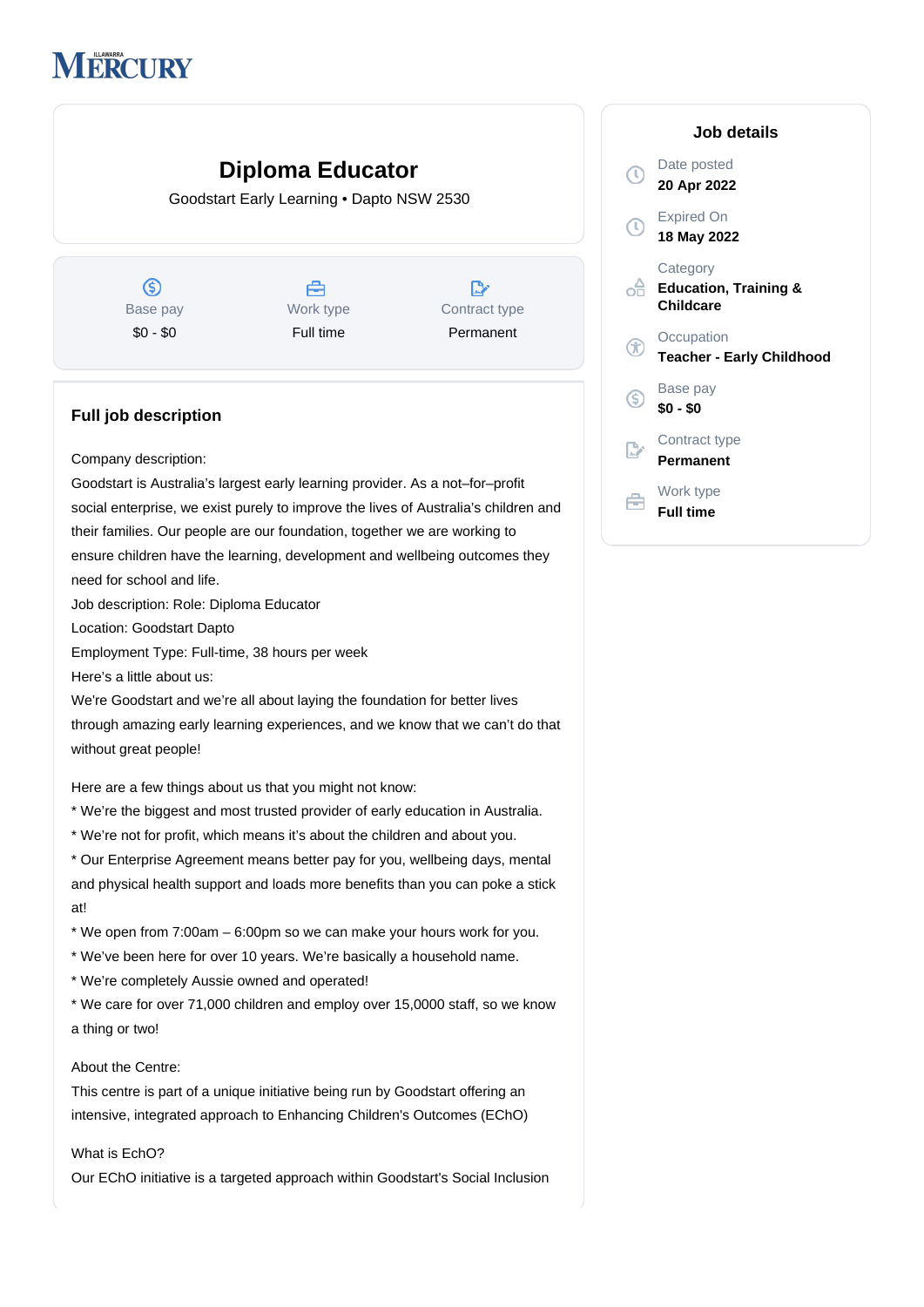Strategy that builds on our universally available early learning and care programs. The approach uses an Enhanced Service Delivery Model to provide wrap around intensive and sustainable resources to Goodstart Early Learning centres located in communities where children are more vulnerable to poor outcomes.

What's in it for you?

\* The payrate is awesome and above award too

\* There are heaps of employee benefits like Health Insurance, Travel and Accommodation deals and loads of discounts on tech and retail.

\* We offer wellbeing days, extra allowances, development days and more.

\* Plus, you get the benefit of flexible working arrangements, as we know worklife balance is super important.

\* We offer generous childcare discounts – up to 50% off

\* We'll support your studies because the better you are, the better we are!

\* You can buy back more annual leave – no you didn't read that wrong.

\* We seriously have the best team, ever. With so much support from our centre support functions, you won't ever be left out on your own!

\* We'll even provide you with more resources than you can poke a stick at!

\* You get to use your creative genius at work and really love your job!

#### What about the role?

As an Educator at Goodstart Corrimal,

\* We don't just want you to be a team player, we want you to be family.

\* It's about the children, so we'd love for you to collaborate with the Senior Educators and Educational Leader within your centre to observe, inform and continuously improve our educational programs on offer to children.

\* Safety is a must! You put safety first with everything that you do!

\* Finally, you'll need to ensure all learning experiences are inclusive and tailored to the needs of all children.

Ok, so what do you need?

\* A strong knowledge of the EYLF and NQS is a very good start (notice the pun?!)

\* Share our passion for being child led, with your approach to education

\* Planning and implementing some seriously awesome, seriously high-quality educational programs

\* Working across a variety of shifts – we'll always do our best to accommodate your preferences!

\* You'll have to hold a Diploma in Early Childhood (or an ACECQA approved equivalent), because that's super important.

#### I'm in! Where do I apply?

\* Just simply click 'Apply Now' and submit your application and we'll find a time that suits you to touch base and we'll be sure to treat it with confidentiality for your confidence!

We actually review applications as soon as they are submitted (no really, we do!). We encourage you to submit your application as soon as possible for your